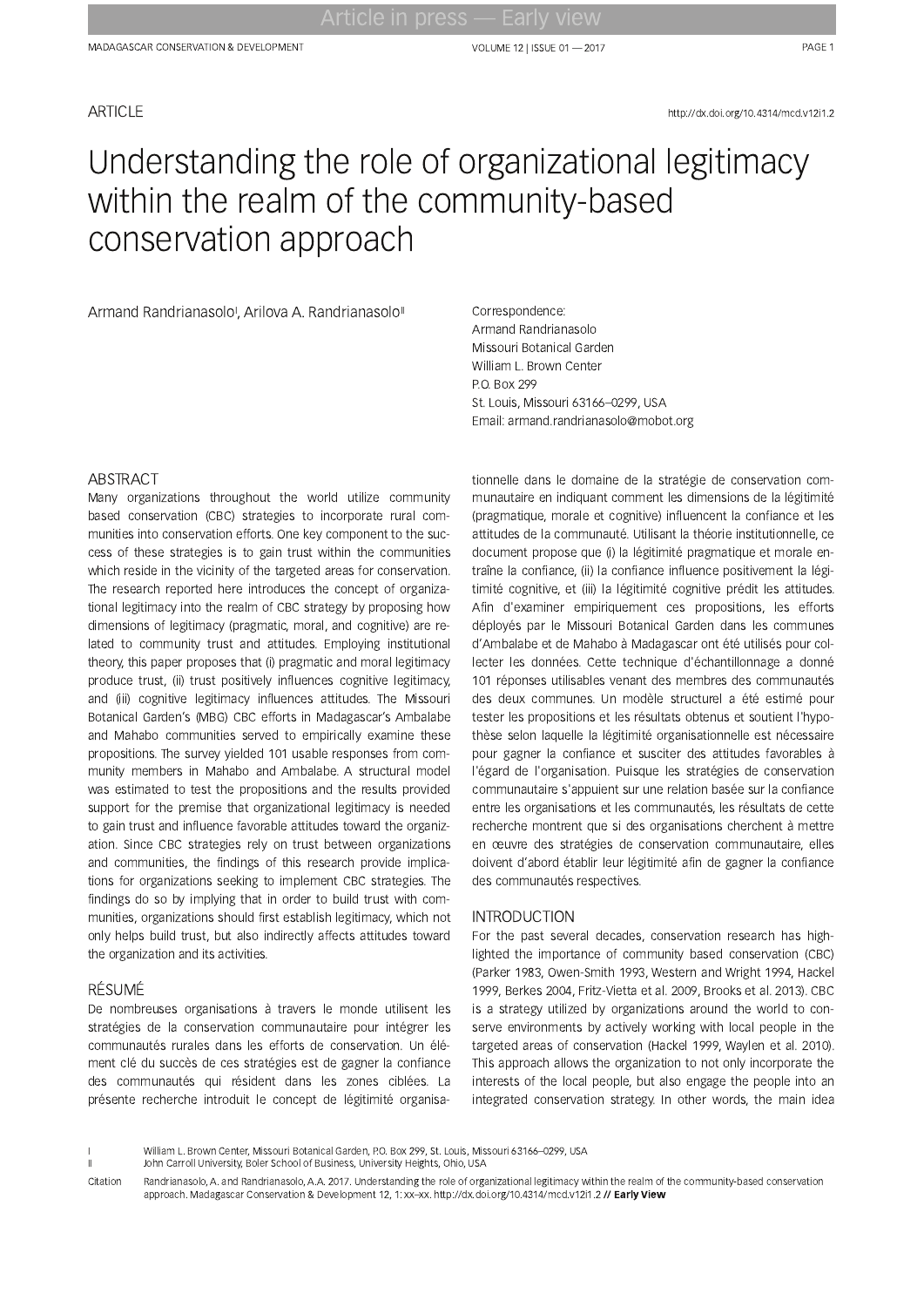MADAGASCAR CONSERVATION & DEVELOPMENT

VOLUME 12 | ISSUE 01 - 2017

PAGE 2

behind CBC is that both conservation and development can be simultaneously attained, which serves the interests of both the community and the organization (Berkes 2004). For example, in 2003, Blue Ventures, a U.K.-based conservation organization, had interests in conserving marine life in southwestern Madagascar, a region where coral reefs were deteriorating due to factors such as the exacerbated commercialisation of traditional fisheries by exporters and climate change (Harris 2007, 2011). To satisfy this interest, Blue Ventures has worked with local fishermen in establishing a 'no take zone', where fishing restrictions were put in place to improve the sustainability of reef octopus (Harris 2007). In this case, Blue Venture's sustainable community-based system not only satisfied the interests of local people in terms of higher fishing profits and sustainable fishing practices, but also involved fishermen into an integrated marine life conservation strategy. CBC strategies thus rely on the integration of local communities into conservation strategies in order to satisfy the interests of both the organization and the local communities.

This method has been utilized in numerous conservation projects, and conservation research has discussed the positive effects of gaining trust through the CBC method (e.g., Mehta and Heinen 2001, Goldman 2003, Waylen et al. 2010). However, this extant research has relatively ignored the question of how to gain this trust. Researchers have depicted the attitudinal and behavioural effects of the CBC method (e.g., Mehta and Heinen 2001, Waylen et al. 2010), however, the question of what predicts the success of CBC efforts remains unanswered. In this current paper, we aim for a better understanding of the requirements of CBC success by proposing the role which organizational legitimacy plays in this dynamic. Since CBC is driven by the interest of local people as well as an organization's conservation targets (Campbell and Vainio-Mattila 2003), we envision CBC success to be the strategy's effectiveness in achieving such objectives. We thus define CBC success to be the fulfilment of community interests as well as the attainment of the organization's conservation goals through a collaborative relationship between the organization and the community. Here we seek to better understand the role of organizational legitimacy in contributing to CBC success by investigating its role for the organization in gaining trust and favourable attitudes from local people.

Furthermore, in spite of the rise in CBC implementation around the world, relatively little research has been conducted to investigate the cognitive network of constructs relevant to CBC strategies from the perspective of local community members. To address this concern, researchers like Waylen et al. (2010) have taken a perspective focused on local cultural contexts to examine how local attitudinal and behavioural dispositions indicate the outcomes of CBC efforts. In an effort to build on this previous research, we introduce the concept of organizational legitimacy into the realm of CBC strategies and its attitudinal outcomes within local cultural contexts. Organizational legitimacy has to be considered within the local cultural context, as local institutions provide the norms of what is socially acceptable and what is not acceptable to the community. Within this current paper, we utilize the term institution to refer to the "regulative, normative, and cognitive structures and activities that provide stability and meaning to social behaviour" (Scott 1995: 33). Institutions are the informal norms as well as the formal laws which provide structure to an environment (Peng et al. 2009). They are the formal and informal constraints that shape human interaction (Berkes 2004). Similarly, we utilize the term community to describe a group of people who are socially interdependent, share practices, and exist in an environment in which people interact in a cohesive manner (Bellah et al. 1985, Rovai 2002). We use the term organization to refer to a formal entity within an environment that has a specific purpose. This definition of organization is derived from the perspective of strategic management research (e.g. Mintzberg 1987). Finally, we use the term institutional environment to refer to the environment in which community members and organizations coexist and are governed by institutions (Scott 1995). For an organization to achieve its purpose, it must first gain legitimacy, or acceptance, within its institutional environment (Kostova and Zaheer 1999).

Since legitimacy is defined as the social acceptance of an organization within its local institutional environment (DiMaggio and Powell 1983, Suchman 1995), we envision this construct to play a pivotal role in the conceptual and strategic understanding of how organizations gain trust through CBC strategies and influence attitudes. Thus, we propose and empirically examine a conceptual framework that incorporates 'legitimacy', 'trust', and 'attitudes'

Utilizing the context of Missouri Botanical Garden's (MBG) CBC efforts in Madagascar, we examine how levels of organizational legitimacy influence trust for the MBG (the organization) within the rural communities of Ambalabe and Mahabo in Madagascar, two of the twelve MBG conservation sites where CBC has been implemented. The impact of this study touches on the strategic implication of how organizations can gain trust within communities they are interested in collaborating with. Since trust is an important component in establishing CBC strategies, as mentioned by Berkes (2007), the results of this research are thus relevant to organizations seeking to implement the CBC method. In other words, by gaining an understanding of how organizational legitimacy influences trust and attitudes, organizations will be better prepared to implement legitimacy-seeking strategies when entering new areas of conservation. This study thus has two objectives: (i) to theoretically propose a model that incorporates the relationships between trust, legitimacy, and attitudes; and (ii) to empirically test this model in the context of an organization that has implemented the CBC method. In order to achieve these two objectives, we utilize two sites where MBG has implemented CBC efforts in Madagascar to measure legitimacy, trust, and attitudes; and then test the relationships between these constructs in a structural model. The following sections, first, review the background literature on CBC, organizational legitimacy, attitudes, and trust; and, then, empirically examine a structural model of these relevant constructs.

### **BACKGROUND AND THEORY**

Gaining trust within communities is a fundamental task that organizations seeking to implement conservation activities in rural areas face (Dolch et al. 2015). Within the past decades, many organizations have taken the approach to involve rural community members in sustainable resource planning and management, or CBC, to address this challenge. CBC typically has two main objectives as described by Campbell and Vainio-Mattila (2003): to enhance biodiversity conservation and to provide incentives, which are often economic, to local people. The premise of the CBC method states that in order to effectively carry out conservationrelated activities, organizations must build trust with local communities (Berkes 2007). We propose that organizational legitimacy is a crucial component in building trust within local communities.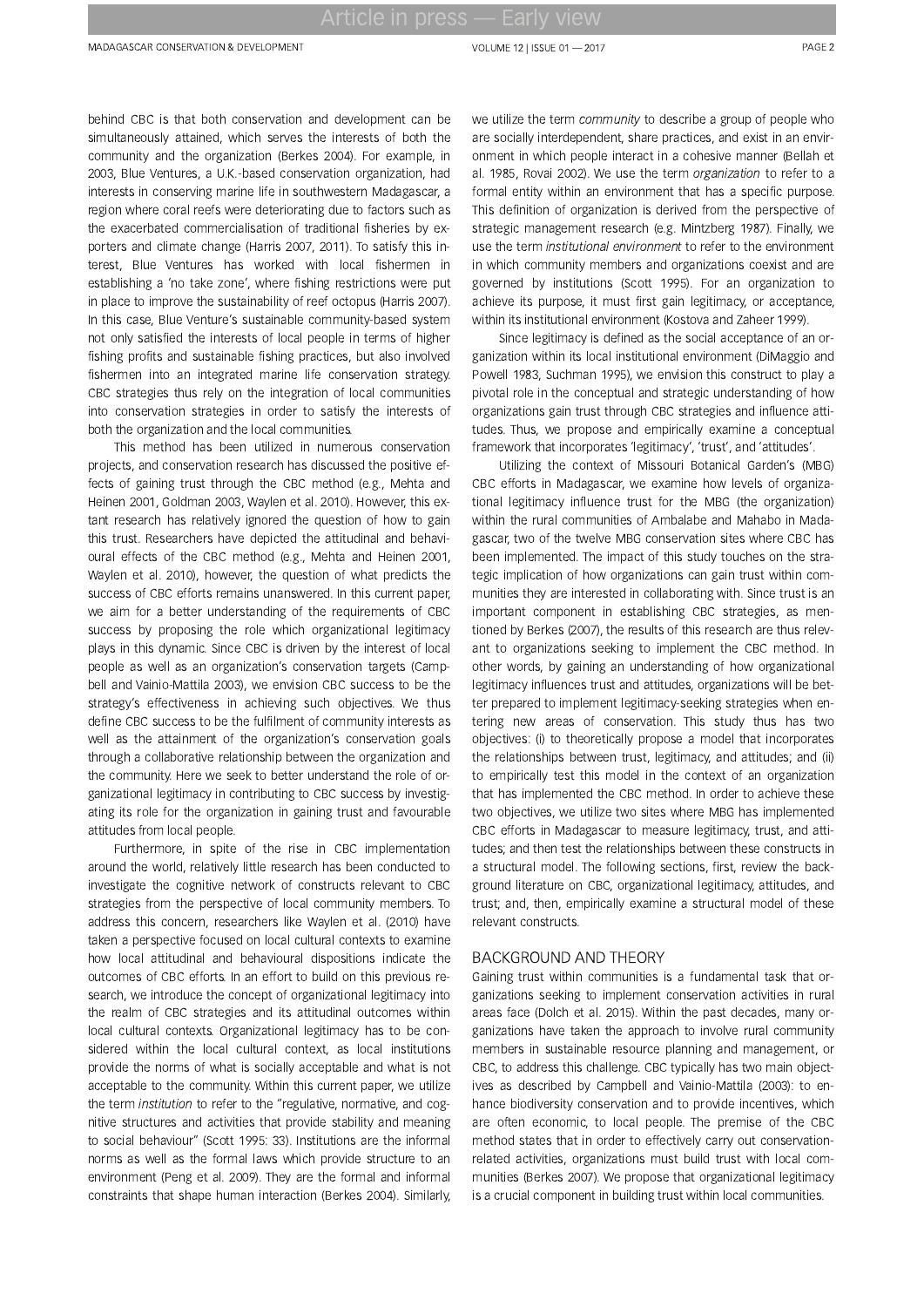ORGANIZATIONAL LEGITIMACY. Organizational legitimacy is the social acceptance of an organization by its environment (Suchman 1995). It refers to the social justification of an actor or activity as well as addresses the normative and cognitive forces that construct and empower organizational factors, and it is the acceptance of the organization by the society in which it exists (Suchman 1995, Kostova and Zaheer 1999, Sandström et al. 2014). It thus reflects the cultural support for an organization (Meyer and Scott 1983, Johnson et al. 2006). Organizational legitimacy has been stated to have three dimensions: pragmatic, moral, and cognitive legitimacy (Suchman 1995, Johnson et al. 2006). Pragmatic legitimacy refers to the "self-interested calculations of an organization's most immediate audiences" (Suchman 1995: 578). This form of legitimacy refers to the constituent's actual evaluation of an organization's actions where organizational behaviour is scrutinized to determine the practical consequences of the actions to the constituent (Wood 1991, Garud et al. 2014). Pragmatic legitimacy concerns the immediate, direct, and practical benefits which appeal to the legitimizing actor (Suchman 1995). Unlike pragmatic legitimacy, moral legitimacy is a positive normative evaluation of the organization's activity (Suchman 1995). The issue is not concerned about whether the activity benefits the evaluator, but rather if the activity is the right thing to do. Moral legitimacy, thus, is a reflection of whether the activity promotes social welfare, as defined by the constituent's socially constructed value system in the given institutional context (Suchman 1995). Cognitive legitimacy involves either affirmative backing for an organization or the mere acceptance of the organization as necessary or inevitable. It refers to the constituent's acceptance of the organization as a permanent part of its society (Suchman 1995). These dimensions of legitimacy are important to organizations seeking to achieve their objectives in the given environments because gaining legitimacy from a society leads to decreases in costs associated with operating in a foreign environment, as well as favourable attitudes toward the organization (Campbell et al. 2012, Husted et al. 2016). Pragmatic and moral legitimacy may be gained relatively quickly, however, cognitive legitimacy may only be gained after the legitimacy-granting constituent grants trust to the organization, and thus accepts the organization as part of its society (Suchman 1995).

TRUST. Trust is a construct that has elements of expectation and it exists within environments characterized by uncertainty. It is positive and is situation-specific (Bhattacharya et al. 1998). From this view, we adopt the definition of trust from Bhattacharaya et al. (1998), which states that trust is "an expectancy of positive (or nonnegative) outcomes that one can receive based on the expected action of another party in an interaction characterized by uncertainty" (Bhattacharya et al. 1998: 462). From this definition, we posit that community trust for an organization is thus a community's expectation of positive outcomes that can be received from an organization. Developing trust between an organization and the local community is a necessary condition for the effective implementation of CBC methods (Frey and Berkes 2014). We propose that in order for organizations to gain this trust, they may need to first gain pragmatic and moral legitimacy in the environment. We employ institutional theory (Scott 2008) to propose the predictive nature of legitimacy on trust.

THEORETICAL CONCEPT OF DEVELOPING LEGITIMACY, TRUST, AND POSITIVE ATTITUDES TOWARD THE ORGANIZATION.

Institutional theory states that within an organization's environment, there are institutions that govern appropriate behaviour (Scott 2008). Institutions are formal or informal rules and norms that govern the behaviour of individuals and organizations within an environment (Allard and Small 2013). For example, in their study of community-based natural resource management in Madagascar's Manambolomaty Lakes, Rabearivony et al. (2008) emphasize the importance of understanding informal institutional norms that can contribute to the achievement of conservation objectives. In other words, understanding the local institutional environment is crucial to reaching conservation objectives.

In order for an organization to persist and thrive within an institutional environment, it must first be granted legitimacy from members of the environment such as the local people (Meyer and Rowan 1977, DiMaggio and Powell 1983, Osei-Tutu et al. 2014). According to institutional theory, legitimacy is granted within the contexts of the governing institutions (Meyer and Rowan 1977, Osei-Tutu et al. 2014). From this theoretical perspective, we propose that in order for organizations to gain a community's expectation of positive outcomes that can be received from the organization in the institutional environment (trust), constituents within the environment must either recognize the practical benefits the organization provides to the environment (pragmatic legitimacy) or the constituent must recognize the organization as morally good (moral legitimacy). Thus, our first hypothesis H1 is that both pragmatic and moral legitimacy positively influence community trust in the organization.

In this current paper, we do not propose cognitive legitimacy to constitute trust, but instead propose that trust predicts cognitive legitimacy. Specifically, we propose that once organizations meet a community's expectation of positive outcomes, i.e., are trusted, the community can begin to view the organization as a long-term or permanent part of their environment. Before a community can accept the organization as a permanent part of their environment, they must first develop trust for the organization. Thus, our second hypothesis H2 is that trust positively influences cognitive legitimacy.

Having cognitive legitimacy within a community is crucial for the organization in order to influence positive evaluations of the organization by the community. From this theoretical stance, we propose that a community's acceptance of the organization as a permanent part of their society, or cognitive legitimacy, influences positive attitudes toward the organization. The theoretical logic here is that since attitudes are the "summary evaluations of objects, issues, or people based on behavioural, cognitive and affective information or experiences" (Pirsch et al. 2007: 131), we propose that a community's acceptance of an organization's permanence within its environment, or cognitive legitimacy, contributes to the cognitive information concerning the organization, and in turn positively influences attitudes toward the organization. Thus, our final hypothesis H3 is that cognitive legitimacy positively influences attitudes toward the organization.

Understanding attitude formation within a community is crucial to organizational success because attitudes are a pre-disposition to behaviour (Bagozzi 1992). Consistent with this perspective, psychology research states that there is a hierarchical nature between attitudes and behaviour through the theory of reasoned action (e.g., Ajzen and Fishbein 1980, Smetana and Adler 1980).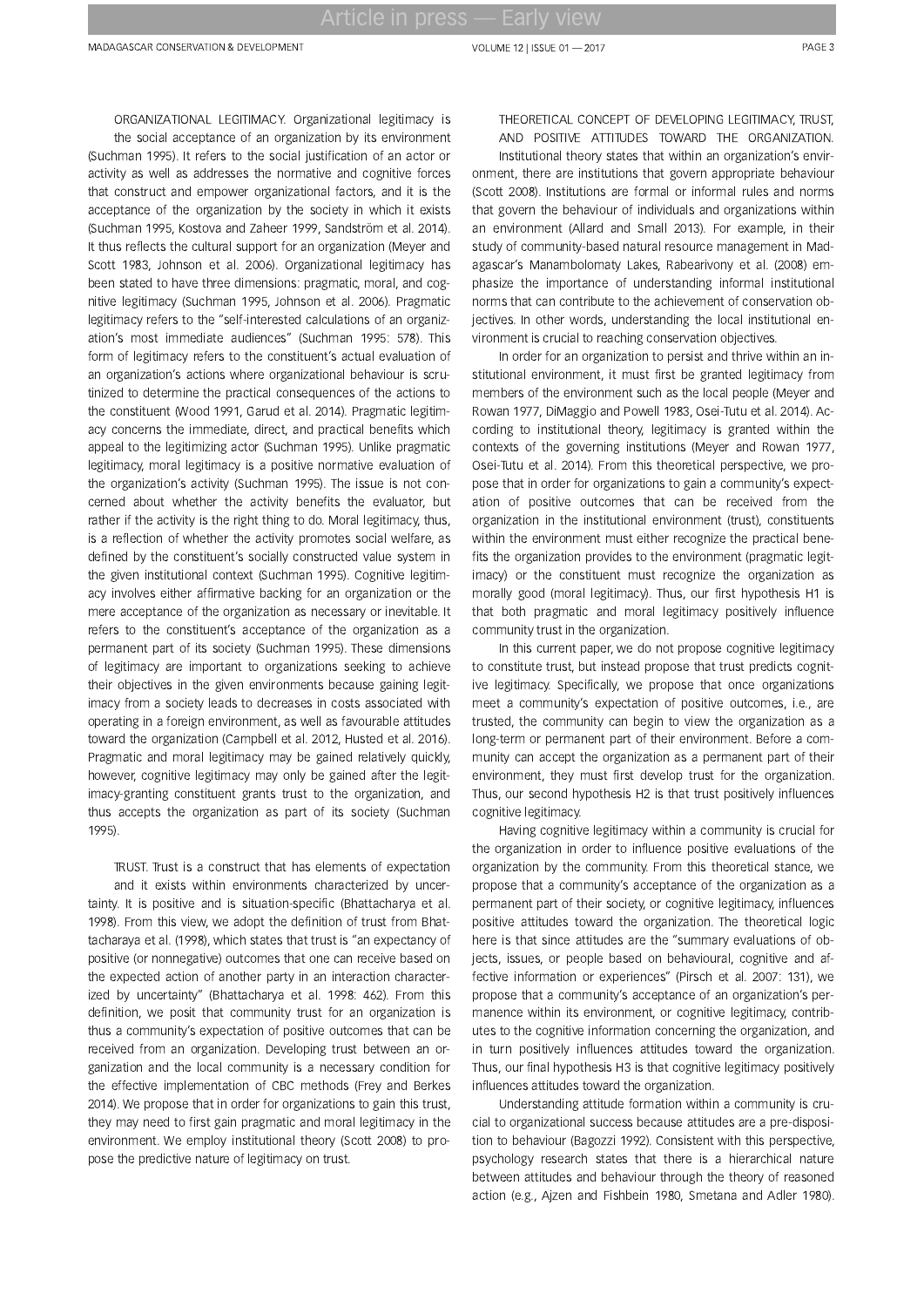The theory of reasoned action states that attitudes influence behaviours and behavioural intentions (Ajzen and Madden 1986). Thus, understanding the constructs that influence attitudes would provide organizational guidance in predicting behavioural reactions to an organization's strategies in their respective community. From the theoretical premise of institutional theory and the theory of reasoned action, we propose a model of legitimacy, trust, and attitudes.

In summary, our conceptual framework incorporates four elements: (i) we adopt a multidimensional perspective of legitimacy, (ii) we propose that two dimensions of legitimacy (pragmatic and moral) influence trust, (iii) we propose that trust influences cognitive legitimacy, and (iv) we propose that cognitive legitimacy influences attitudes. This framework is important to the implementation of the CBC method since attitudes and trust constitute two components to CBC success, as mentioned by previous research (i.e., Salafsky et al. 2001, Lepp and Holland 2006). Thus, this theoretical framework allows for an increased understanding of trust-building and attitude formation by proposing the role of legitimacy in this network of constructs; a perspective that can be useful for organizations seeking to implement CBC strategies. An example of an organization that has implemented the CBC strategy and gained legitimacy from local environments is the Missouri Botanical Garden (MBG), as discussed in the following section.

# MBG IN MADAGASCAR: AMBALABE AND MAHABO **CONSERVATION SITES**

MBG is a private, not-for-profit scientific institution based in St. Louis, Missouri, USA. It was founded in 1859 by Henry Shaw (1800-1889) to provide recreational and aesthetic benefits of nature to the city's residents, and to contribute to expanding and applying knowledge about the natural world. Currently, MBG's activities span a wide range including horticultural displays, public instruction and outreach, plant conservation, and botanical research (MBG 2017). In keeping with its mission statement, "To discover and share knowledge about plants and their environment in order to preserve and enrich life", MBG's conservation and research programs are international in scope, with activities across every continent. The Garden's herbarium is now among the largest in the world, with over 6.6 million specimens (MBG 2017). One country that has been of particular interest to the MBG's conservation efforts is Madagascar. Madagascar is one of the most ecologically diverse islands in the world, with numerous endangered and endemic species of flora and fauna (Lowry et al. 1997, Rakotomanana et al. 2013).

MBG has operated a multi-faceted program in Madagascar for more than three decades. Initially, it focused on documenting this island's remarkable plant diversity (e.g. Waeber et al. 2016), taxonomic research, and in-country capacity building, with special emphasis on training. In the early 2000s, MBG became directly involved in promoting the conservation of Madagascar's native plants due to the severity of the island's plant species decline. This involvement encompasses several elements: (i) the analyses of botanical information to assist in conservation planning and decision-making; (ii) the improvement of advocacy for the conservation of Malagasy plants; (iii) the species-focused conservation of plants on the brink of extinction; and (iv) the establishment of CBC activities at priority areas for plant conservation that have led to the establishment of a dozen new, officially recognized protected

areas. Two of these recognized protected areas are the Ambalabe and Mahabo forests, as discussed below.

AMBALABE SITE. The Ambalabe Forest (known locally as the Vohibe forest) is located in the Ambalabe commune, District of Vatomandry, in the eastern part of Madagascar (Figure 1). This Forest has an area of 3,117 ha composed of mid and low elevation tropical rainforests with scattered patches of secondary forest and wooded grassland located in Madagascar's eastern escarpment. The Ambalabe Forest is home to 11 species of lemur. from which three species (Varecia v. variegata, Propithecus diadema, and Indri indri) are Critically Endangered (IUCN 2016). This forest also contains countless endemic plant species including species that are threatened (e.g., Dypsis faneva Beentje (Arecaceae), Dalbergia pupurascens Baill. (Fabaceae) according to IUCN Red List (IUCN 2016). MBG began working with the people of the overall Ambalabe Commune, which includes all fokontany in the commune, in 2005, a time when the forest had not yet been scientifically explored, but was under a steady threat of human actions such as the traditional agriculture practice of slash and burn for rice farming. Part of the Ambalabe forest is classified as eastern lowland forest, a highly degraded ecosystem mainly due to slash and burn practices for rice cultivation in the eastern region of the island. To save the Ambalabe forest from destruction, as well as to contribute to the conservation of Madagascar lowland rainforest and the biodiversity it contains. MBG set up the CBC initiative in the Ambalabe Commune with the permission of the local authority and the members of the community.

MAHABO SITE. The Mahabo Forest (known locally as Ag nalazaha forest) is located at the Mahabo-Mananivo commune, District of Farafangana, in the southeastern region of Madagascar. The Mahabo forest has an area of 1,565 ha composed primarily of an evergreen humid forest on sand mixed with marshland and grassland vegetation. It is one of the best remaining Malagasy forest patches of the eastern littoral forests (Figure 2) with an approximate 5–38 m above sea level. The Mahabo forest is home to many endemic plant species such as Asteropeia micraster Hallier f. and Leptolaena multiflora Thouars, respectively members of the endemic plant family Asteropeiaceae and Sar-

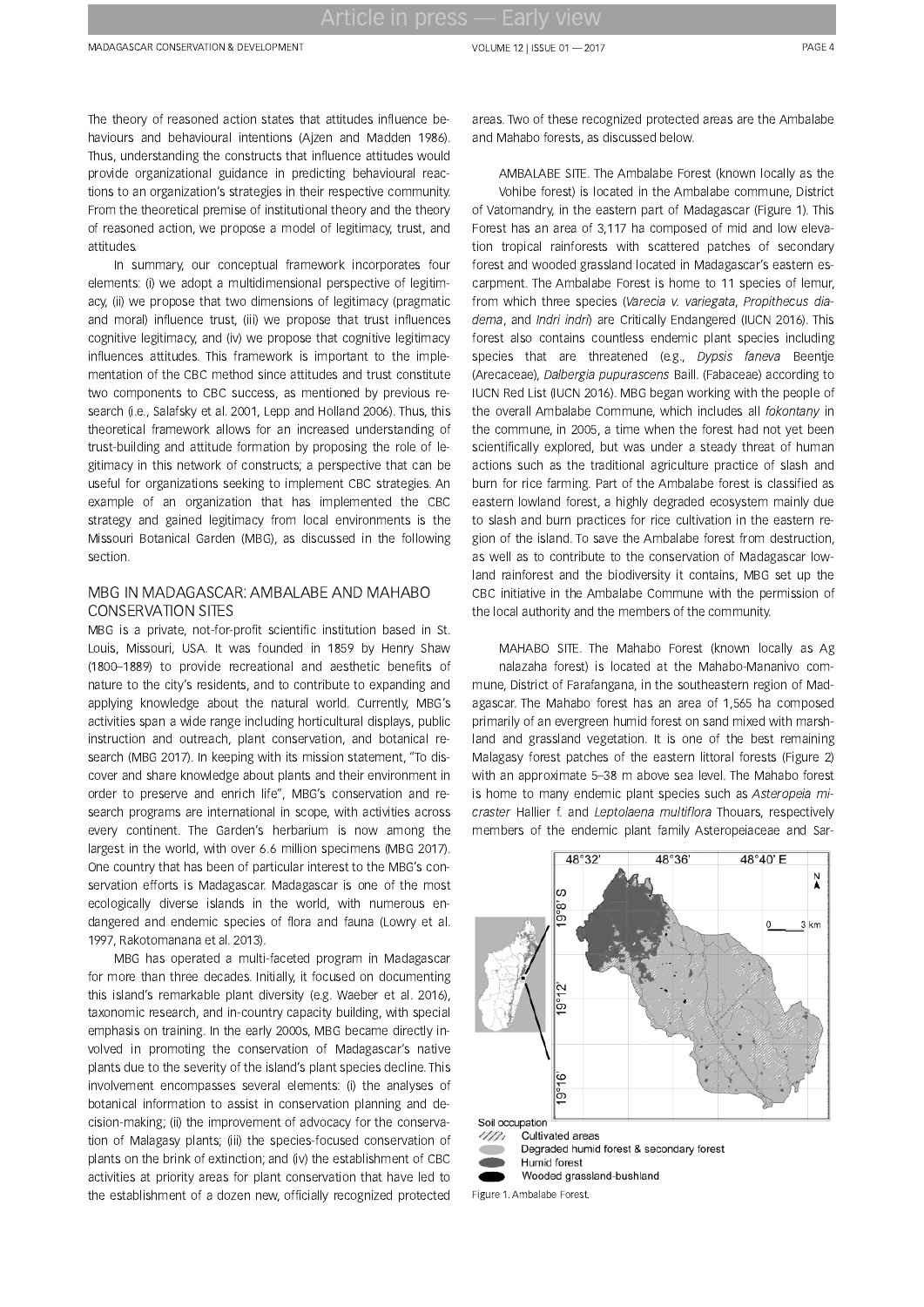

Figure 2. Mahabo Forest.

colaenanceae. These two species among several other species like Dalbergia louvelii R. Vig. (Fabaceae), Dypsis utilis (Jum.) Beentje & J. Dransf. (Arecaceae), are threatened according to the IUCN Red List (IUCN 2016). This forest is also home to the Critically Endangered White-collared Brown Lemur (Eulemur cinereiceps) (Andriaholinirina et al. 2014) and other species of lemur such as Avahi laniger and Cheirogalus major. MBG began working with the overall Mahabo Commune, which includes all fokontany in Mahabo, in 2003 when the forest was highly threatened by unsuspractices from the surrounding tainable population (Andriamaharoa et al. 2010). The eastern littoral forest on sand is one of the most highly degraded and threatened ecosystems in Madagascar. This is due to its easy access by the surrounding population, which permanently alter the habitat through deforestation. A study by Consiglio et al. (2006) suggests that the eastern littoral forest habitats house approximately 13% of the estimated 12,000 Malagasy vascular plants.

In both the Mahabo and Ambalabe sites, the MBG has implemented the CBC strategy in an effort to conserve the remaining forests. The activities related to this strategy are discussed in the following sections.

CBC IN AMBALABE AND MAHABO. For MBG in Madagascar, it is customary practice when conducting either botanical/ethnobotanical studies or conservation activities for the staff to initially conduct a courtesy visit with community/ village leaders in the area of interest. This must be done before carrying out any activity, and its purpose is to greet and explain the objectives of the visit to the community leaders. Through this conversation, the community leaders are asked if they can grant the MBG staff the permission to carry out their plans in the area. Gaining permission from community leaders minimizes the risks of any future misunderstandings. This approach was used in both Mahabo and Ambalabe.

After the initial meeting with community leaders at each site, a dialogue and consultation was conducted in the form of a workshop within the community in order to build a relationship with the community members as well as to obtain information about each community's way of life, beliefs, goals, and relationships with the environment. This process provided the MBG staff members with the opportunity to inform community members about the importance of their participation in all aspects of the collaboration. Concurrently, the MBG staff was able to gain a better understanding of the issues between local communities and their environment, and the community members' interests. The ultimate result of the workshops at each site was that the MBG staff was able to have a clear vision of which activities to prioritize, with respect to both community and MBG interests. As a result, activities that have a positive direct impact on both forest conservation as well as improving the community's quality of life were prioritized.

It was only after these initial introductions with community leaders and workshops with the community members that the MBG staff was able to fully implement CBC-centred activities in each site. These activities were divided in three interconnected categories: research, natural resource management, and socioeconomic development. In research, MBG staff members have been able to conduct botanical inventories and surveys to increase and improve the knowledge of the biodiversity of the two forest sites. Furthermore, ethnobotanical surveys at the two sites were conducted to document the traditional knowledge of plant use. The information obtained from these surveys and inventories helped shape the activities aimed at conserving the biodiversity of the two forested sites.

In terms of natural resource management, nurseries were established to produce either native species seedlings or non-native fast-growing tree plant species. The native species seedlings propagation was aimed at restoring forest patches that had been destroyed, while the non-native fast growing tree seedlings were distributed to community members to grow in their fields. This allows for an alternative solution to the problem of community members cutting down the native trees from the natural forest for daily living. Community members at both sites have continually participated in the plantation of seedlings during the restoration process. Along with the establishment of nurseries, other activities related to natural resource management have also been carried out. These included environmental education and the establishment of a forest patrol program. In terms of environmental education, the MBG team has partnered with the school districts at both sites to incorporate environmental classes that educate students about their environment and the benefits of conserving it into the school program. In parallel, for adults, meetings were held at both sites that focused on increasing the awareness and importance of the sustainable use of natural resources. In the establishment of the forest patrol program, the MBG staff incorporated community members into caring and protecting the forest and its surroundings. The presence of forest agents around and inside the forest has been identified as a major contributor to the decrease in forest destruction at both sites.

With respect to socio-economic development, income-generating and healthcare-improving activities have been established. For example, at both sites, infrastructure such as wells and fountains aimed at fighting water borne disease were constructed. Community members were also educated about vegetable gardens, as well as agricultural techniques to improve annual yields in rice farming. This education has not only improved diets and income levels within the communities, but has also decreased parti-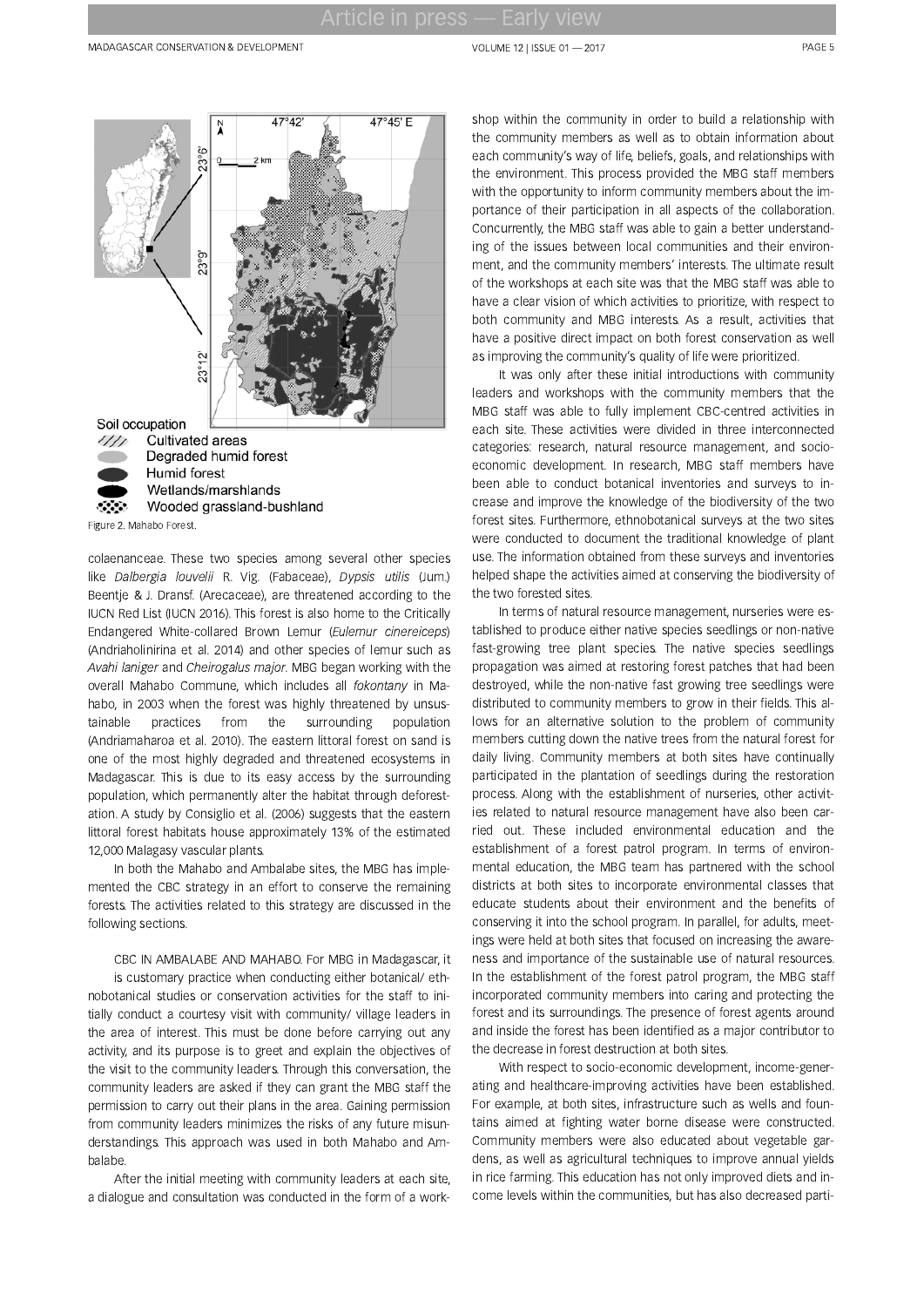cipation in activities that are detrimental to the forest. For example, in Ambalabe, participation in hill rice farming, a major contributor to deforestation, has decreased due to community education on alternative agricultural techniques. These activities were implemented to serve both the MBG's conservation efforts as well as the communities' economic interests by providing community members with alternative ways of making a living without compromising forest conservation. The positive results of these activities can be attributed to the CBC strategy's emphasis on the community's socio-economic concerns.

LEGITIMACY IN AMBALABE AND MAHABO. For organizations to build trust in their respective environments, constituents in those environments must first grant the organization moral and pragmatic legitimacy. This can only be done in the context of the local institutional norms of the environment. In the case of MBG in Mahabo and Ambalabe, moral legitimacy was granted after the MBG staff showed respect to the community leaders by greeting and explaining the objectives of MBG before implementing any activities. This is a norm within the local institutional environments of both sites, thus allowing community leaders to scrutinize MBG as morally acceptable and granting MBG moral legitimacy. Then, the previously discussed workshops conducted and subsequent activities helped to build MBG's pragmatic legitimacy within the communities. The workshops were a way to communicate the practical benefits of MBG's activities to the communities, thus allowing community members to scrutinize MBG as practically beneficial to the community. Once a relationship was established, MBG began to implement strategies that tackled the socio-economic concerns of the community (i.e., educational programs, nurseries, etc.). After receiving the benefits of MBG's activities, community members began to grant MBG pragmatic legitimacy. Increasing moral and pragmatic legitimacy allowed the MBG staff to build trust in the community. Specifically, after the initial conversations and workshops, MBG could build trust through the continuation of CBC-related activities. This contributed to the community's expectation of positive outcomes that could be received from MBG, therefore further building community trust. This trust ultimately leads to cognitive legitimacy.

After many months of observing MBG's activities in the communities, the spiritual and community leaders at each site granted their full acceptance of MBG as a part of their community, thus granting MBG cognitive legitimacy. This acceptance was declared in the form of a traditional ceremony or fomban-drazana in front of all community members and the spirits of the ancestors at both sites. The ceremonies at the sites were an indication that MBG has gained cognitive legitimacy because it symbolized MBG's full integration into the community.

Since CBC success is the effectiveness of a CBC strategy in meeting the interests of local people while simultaneously meeting the conservation goals of the implementing organization, it can be stated that MBG achieved CBC success in both Ambalabe and Mahabo. An example of this success is reflected in MBG's basket weaving activity in Mahabo. Weaving baskets is an activity that women in Mahabo partake in for extra income. The women weave baskets throughout the week and sell the baskets at the Mahabo market day on Saturdays. Between 2003 and 2007, the price of each basket was roughly between \$US0.5-1. During this period, the price was controlled by distributors who purchased the baskets from the weavers to sell in larger markets, thus leaving the women at the mercy of the distributors' prices. Aware of this situation, the MBG team sought out to find a solution where women can directly sell their baskets to a larger market, and cut out the distributors. The solution was a partnership between the MBG and the Blessing Basket Project, an organization that specifically connects basket weavers from developing countries to buyers in developed countries (Blessing Basket Project 2017). With this partnership, the women of Mahabo created an association of weavers and were able to sell their baskets in the US market. This largely increased the profit margin for the baskets, and contributed to the improvement of the Mahabo community's living standards. As a result, the women's association established a rule for itself stating that if any relative of a weaver member of their association is caught destroying the forest, the weaver is banned from the association and her baskets are no longer to be sold through the Blessing Basket Project. In this example, it can be stated that MBG achieved some CBC success because the CBC strategy served to meet the economic interests of the local people as well as the conservation interests of MBG.

Overall, from the perspective of the first author (A.R.) who has been part of these projects from their inception, the MBG has gained legitimacy and influenced community attitudes by implementing CBC strategies in Ambalabe and Mahabo. These efforts have not only improved the community members' standards of living, but have also helped achieve some conservation success. For example, in Ambalabe, since the MBG's involvement in this community in 2005, the number of native species seedlings planted has considerably increased, the number of annual trees cut down have decreased, the number of lemur traps have decreased, the area of forest that is lost to shifting cultivation has decreased, and the area of restored forest has increased (Table 1).

The perspective of the first author, although valuable, however, cannot be discussed as empirical evidence to support the hypotheses. Therefore, we empirically test our hypotheses on the relationships between the dimensions of legitimacy, trust, and attitudes in these two sites, as discussed in the following section.

### **MFTHODS**

DATA COLLECTION. In May 2016, we collected survey data and followed the ethical standards of the National Institute of Health's (NIH) ethical standards for human research. These standards include respect for persons by treating individuals as autonomous agents; beneficence by respecting individual decisions and protecting people from harm; and justice by selecting participants equitably (NIH 2008). It is important to note that an author of this paper has completed the CITI (Collaborative Institu-

|  | Table 1. Conservation statistics in Ambalabe (2005-2016) according to MBG staff |  |  |  |  |  |
|--|---------------------------------------------------------------------------------|--|--|--|--|--|
|--|---------------------------------------------------------------------------------|--|--|--|--|--|

|      | number of native |           | area of forest            |                       |           |
|------|------------------|-----------|---------------------------|-----------------------|-----------|
|      | species seedling |           | restored lost to shifting | number of             | number of |
| year | planted          | area (ha) | cultivation (ha)          | lemur traps trees cut |           |
| 2005 | no data          | no data   | 10                        | 20                    | 100       |
| 2006 | 140              | 0.09      | 8                         | 15                    | 98        |
| 2007 | 1791             | 1.12      | 4                         | 5                     | 30        |
| 2008 | 7720             | 4.83      | 6                         |                       | 10        |
| 2009 | 10644            | 6.65      | 4.5                       |                       | 10        |
| 2010 | 3648             | 2.30      | 2                         |                       | 20        |
| 2011 | 5070             | 3.17      |                           |                       | 5         |
| 2012 | 3619             | 2.53      |                           |                       | 10        |
| 2013 | 5271             | 3.60      | 2.5                       |                       | 15        |
| 2014 | 12361            | 7.73      | 3                         |                       |           |
| 2015 | 4228             | 2.64      |                           |                       | 5         |
| 2016 | 6541             | 4.08      |                           | 5                     |           |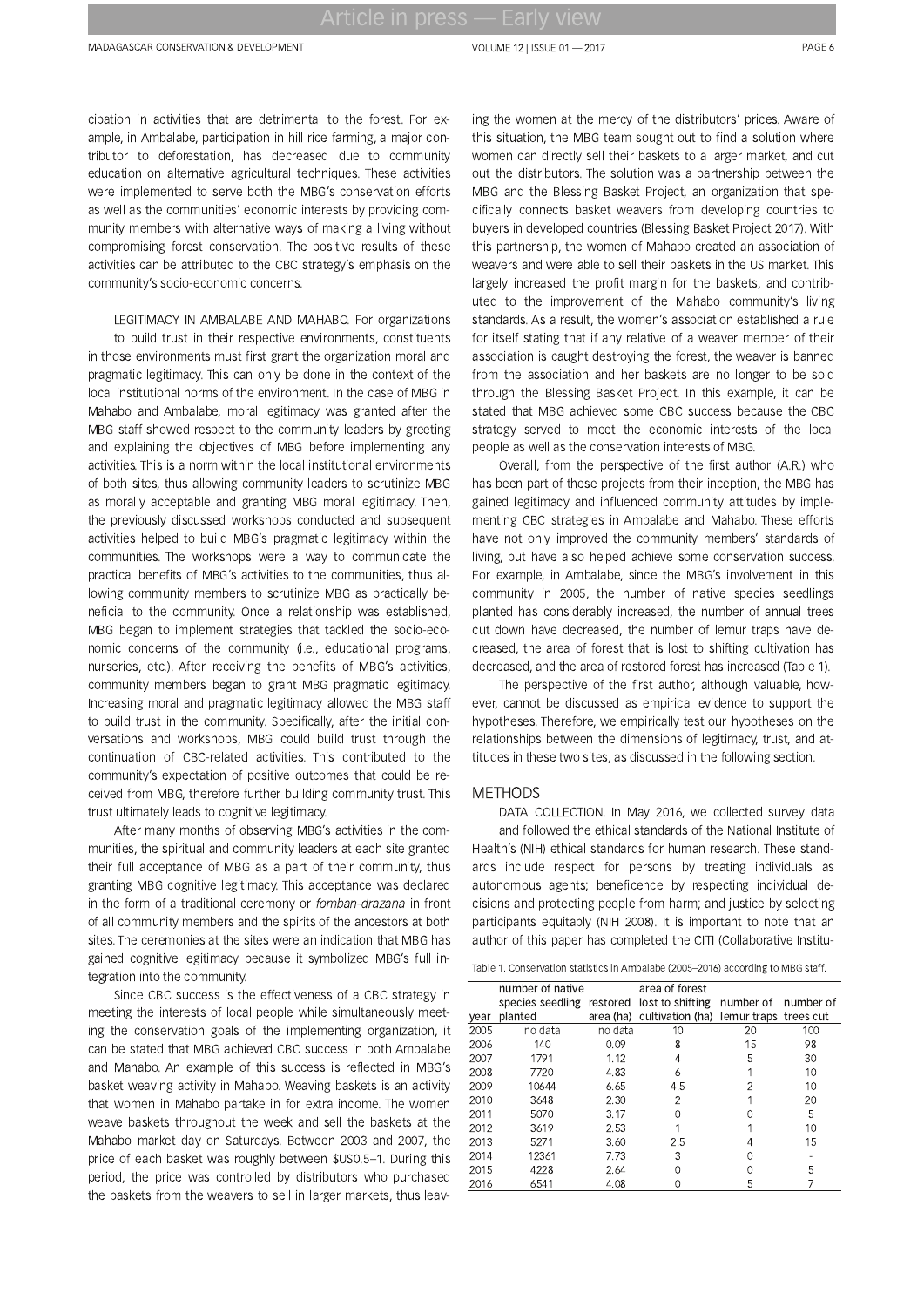tional Training Initiative) Program's basic course in social/behavi-

oural research for investigators and key personnel. To adhere to the NIH's standards, we first discussed the scope of the data collection with MBG's field botanists and site facilitators at each site. It was recommended that we should recruit respectable members of each community to administer the surveys to ensure respect and beneficence for the respondents. Therefore, a local school director in Ambalabe and a university student who was home on vacation in Mahabo were recruited to administer the survey to community members. They were both compensated for their time and efforts. The survey administrators only took respondents who voluntarily agreed to participate in order to ensure the justice component of the NIH's ethical standards. Furthermore, no identifiable information was collected from any respondent in order to further ensure anonymity and confidentiality. Finally, the survey was placed in reverse causal order in order to reduce the threat of common methods bias (Lindell and Whitney 2001). These procedures not only ensured respect, anonymity, and justice for the respondents, but also reduced the risk of response biases in the survey responses.

The paper survey questionnaire was constructed to measure the latent constructs within the two communities. To measure trust, a scale that was developed by Garbarino and Johnson (1999) was utilized. This scale had 4 statements and asks the respondent to rank their agreement on a likert type scale from 1 (strongly disagree) to 7 (strongly agree). This scale was selected because it aligns with the conceptual understanding of trust within the context of this current research. Specifically, Garbarino and Johnson's (1999) describe trust as a constituent having an expectation of positive outcomes that can be received from an organization; this includes the measurement items that ask the respondent if the organization meets their expectations, and if they can count on the organization to be good in order to measure this construct. Similarly, we used Wang et al.'s (2012) scale to measure attitudes because the measurement items in this scale reflect this paper's conceptual understanding that attitudes are summary evaluations of an organization. Both scales for trust and attitudes were implemented in the context of MBG. Table 2 displays the measurement items for each scale. The items for each dimension of legitimacy were derived from Suchman's (1995) theoretical description of each dimension. As pragmatic legitimacy concerns the tangible benefits to the individual constituent, the constituent's community, and the constituent's larger society, items for each of these elements were asked to measure the latent construct which represents pragmatic legitimacy. It is important to note that since legitimacy is an overall evaluation of the organization and the organization's activities, we do not frame the question items into the context of specific activities, but instead ask the respondents to provide their feedback on MBG's overall activities.

Moral legitimacy was measured with two items which ask the respondents if they felt whether MBG was honest and decent. Both are elements mentioned by Suchman (1995) to describe moral legitimacy. Finally, cognitive legitimacy was measured with three items which ask the respondents if they felt that MBG was a permanent part of their society, a necessary part of their society, and an inevitable part of their society. These items are all highlighted as elements of cognitive legitimacy by Suchman (1995). To make the questions more understandable by the local community, the survey questionnaire was translated to Malagasy by MBG staff members who speak both English and Malagasy. Specifically, the principal investigators in this research consulted with field botanists and site facilitators at each site to ensure that the conceptual understanding of the question items asked in the local dialect reflected the scientific meaning of each construct. The experienced field botanists and site facilitators consulted have been working within these communities in implementing CBC efforts of the MBG for five or more years. Community members administered the survey to respondents. The recruited individuals verbally asked each question item to individual community members and recorded their answers on a likert type scale ranging from 1 (strongly agree) to 7 (strongly disagree).

Although precautions were taken to ensure the survey responses were not distorted by the methods utilized, certain limitations still apply to this data collection method. First, even though the survey was structured in reverse causal order, the threat of common methods bias in never void is any survey questionnaire. Second, since the survey responses were collected from community members who voluntarily participated in the study, the sample is at risk of possibly under-representing some demographic groups within the communities; however, with this stated, anonymity and a willingness to participate in the survey was important to ensure the justice component of the NIH's standards.

DATA ANALYSIS. The analyses were conducted in four stages.

First, a measurement assessment of the items and constructs were conducted. Second, the relationships between the constructs were tested in a structural model by employing partial least squares (PLS), using SmartPLS 2.0 (Ringle et al. 2005). Third, the relationships were also tested in a hierarchical regression model conducted in SPSS 19 to provide further evidence for the model. Finally, a mediation analysis utilizing the Preacher and Hayes (2004) mediation test was conducted to provide evidence of the mediating role that cognitive legitimacy plays in the relationship between trust and attitudes.

In the first stage, we assessed the measurement model using SmartPLS 2.0 (Ringle et al. 2005). We examined factor loadings, composite reliability, and average variance extracted (AVE) estimates to assess the validity and reliability of the latent constructs. Carmines and Zeller (1979) suggest that factor loadings should be close to or above .70 to ensure construct validity; Anderson and Gerbing (1988) suggest that the composite reliability estimates should exceed .70 to ensure reliability; and Fornell and Larcker (1981) suggest that the AVE for all constructs should exceed .50 to ensure convergent validity. We utilized these thresholds to ensure the measurement model sufficiently reflected the latent constructs that were measured. Furthermore, we also examined the construct correlations, means, and standard deviations for each construct to ensure discriminant validity.

Similar to the measurement assessment, we tested the hypotheses utilizing PLS in SmartPLS 2.0 during the second stage of the analyses. We selected PLS as the appropriate method because PLS is similar to regression, but it also concurrently models the structural paths. Also, the PLS algorithm allows for each indicator item to independently load onto the latent construct, where regressions would assume equal weights for all indicators (Magnusson et al. 2013). Furthermore, PLS can effectively handle smaller sample sizes for structural models (Hair et al. 2013).

In the third stage of the analyses, a hierarchical multiple regression was conducted in SPSS 19 with attitudes toward MBG as the dependent variable. This method was chosen to demonstrate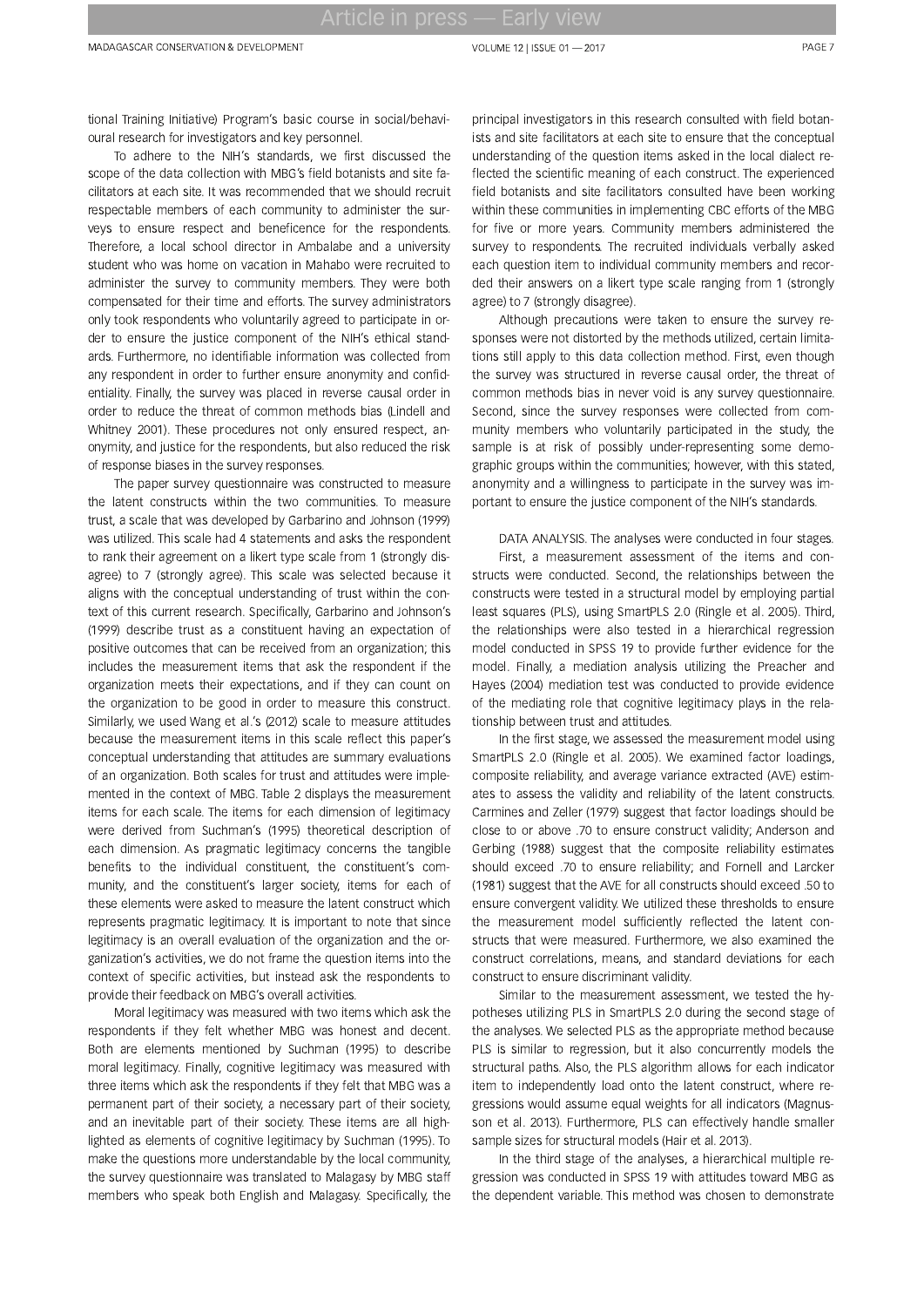the hierarchical nature of the model. Composite scores were calculated for each latent construct, and four regression models were conducted in this analysis.

In the final stage of the analyses, the Preacher and Hayes (2004) method of testing indirect effects was employed to test the mediating role that cognitive legitimacy plays in the relationship between trust and attitudes toward MBG. Where the PLS and regression analyses can show a hierarchical nature of the proposed relationships, this method tests for a specific mediating effect of cognitive legitimacy.

Table 2. Item loadings, composite reliability (CR), and average variance extracted (AVE); N=101 (the questions in Malagasy are italicized).

|                                                    | CR/AVE    | loadings |
|----------------------------------------------------|-----------|----------|
| pragmatic legitimacy                               | .82 / .60 |          |
| MBG's activities benefit me                        |           | 0.83     |
| Manome tombotsoa ahy ny asa ataon'i MBG            |           |          |
| MBG's activities benefit the Ambalabe Commune      |           | 0.80     |
| Manome tombotsoa ny Commune Ambalabe ny asa        |           |          |
| ataon'i MBG                                        |           |          |
| MBG's activities benefit Madagascar                |           | 0.69     |
| Manome tombotsoa an'i Madagascar ny asa ataon'i    |           |          |
| MBG                                                |           |          |
| moral legitimacy                                   | .94/.88   |          |
| MBG is honest                                      |           | 0.93     |
| MBG dia mendripitokisana                           |           |          |
| MBG is decent                                      |           | 0.94     |
| MBG dia hendry                                     |           |          |
| cognitive legitimacy                               | .88/.71   |          |
| MBG is a permanent part of Ambalabe                |           | 0.86     |
| MBG dia rantsana na ampahany iray maharitra ao     |           |          |
| Ambalabe                                           |           |          |
| MBG is a necessary part of Ambalabe                |           | 0.86     |
| Tena ilain'ny Commune Ambalabe i MBG               |           |          |
| MBG is an inevitable part of my community          |           | 0.80     |
| MBG dia ampahany na rantsana tsy azo ialan'ny      |           |          |
| fiarahamoniko                                      |           |          |
| trust in MBG                                       | .92/.75   |          |
| MBG always meets my expectations                   |           | 0.83     |
| MBG dia mitondra ireo zavatra mifanaraka amin'ny   |           |          |
| eritreretiko na antenaiko                          |           |          |
| I can count on MBG to be good                      |           | 0.67     |
| Mahatoky zaho fa fikambanana na sehatr'asa tsara i |           |          |
| MBG                                                |           |          |
| MBG is reliable                                    |           | 0.91     |
| Azo hianteherana i MBG                             |           |          |
| MBG can be trusted                                 |           | 0.85     |
| Azo atokisana i MBG                                |           |          |
| attitude towards MBG                               | .94/.84   |          |
| Supporting MBG is a Good Decision                  |           | 0.89     |
| Ny fanohanana an'i MBG dia fanaoahankevitra tsara  |           |          |
| MBG is a satisfactory organization                 |           | 0.94     |
| MBG dia fikambanana na sehetr'asa mahafapo         |           |          |
| I can get a lot of benefits from supporting MBG    |           | 0.92     |
| hahazoako tombontsoa betsaka ny fanohanana an'i    |           |          |
| MBG                                                |           |          |

Table 3. Construct correlations, means, and standard deviations of each construct. The values represent the strength of the correlation between the variables. Significance levels are represented by: \*p<.05, \*\*p<.01, \*\*\*p<.001.

|                      | pragmatic<br>legitimacy | moral     | cognitive<br>legitimacy legitimacy | trust     | attitudes<br>toward MBG |
|----------------------|-------------------------|-----------|------------------------------------|-----------|-------------------------|
| pragmatic legitimacy |                         |           |                                    |           |                         |
| moral legitimacy     | $0.57***$               |           |                                    |           |                         |
| cognitive legitimacy | $0.81***$               | $0.71***$ |                                    |           |                         |
| trust                | $0.70***$               | $0.81***$ | $0.73***$                          |           |                         |
| attitudes toward MBG | $0.71***$               | $0.77***$ | $0.80***$                          | $0.84***$ | 1                       |
| mean                 | 5.95                    | 5.39      | 5.65                               | 5.63      | 5.58                    |
| standard deviation   |                         | 1.26      | 1.09                               | 1.19      | 1.31                    |

### **RESULTS**

The data collection method yielded 50 responses from Ambalabe community members and 51 responses from Mahabo for a total of 101 usable responses. The mean age for the sample was 31.4 years old, with a standard deviation of 8.66 years. The sample consisted of roughly 57% male and 43% female respondents.

Results from the first stage of the analysis (Table 2, Table 3) indicated that the measurement model displayed validity and reliability as all factor loadings were above .70, composite reliability estimates for each construct exceeded .70, and the AVE for each construct exceeded .50.

In the second stage, results from the PLS model estimation provided strong support for the hypotheses. In support of hypothesis H1, both moral ( $\beta$ =.61,  $p$ <.001) and pragmatic ( $\beta$ =.36,  $p$ <.001) legitimacy were found to positively influence community trust. In support of hypothesis H2, community trust  $(\beta = .75, )$  $p$ <.001) was found to significantly influence cognitive legitimacy. Finally, in support of hypothesis H3, cognitive legitimacy ( $\beta$ =.80,  $p$ <.001) was found to positively influence attitudes toward MBG (Figure 3)

In the third stage of the analyses, results from the regression models provide support for the statement that both organizational legitimacy and trust are significant for the development of positive attitudes toward the organization (Table 4). In Model 1, the control variables of age and gender were included as variables, and age  $(B=.17, p<.10)$  was found to marginally influence attitudes toward MBG while gender was not found to be significant. In Model 2, pragmatic ( $\beta$ =.40,  $p$ <.001) and moral ( $\beta$ =.54,  $p$ <.001) legitimacy were added as predictors along with the control variables and were both found to be significant predictors of attitudes, while the control variables were not significant. In Model 3, trust ( $\beta$ =.51,  $p$ <.001) was included and was found to highly influence attitudes. When trust was added, both pragmatic ( $\beta$ =.22,  $p$ <.01) and moral  $(\beta = .22, p < .05)$  decreased in significance and beta, while age  $(\beta = 10, p < 10)$  was marginally significant and gender was not sig-



Figure 3. Structural model results for the partial least squares (PLS) estimation. Betas represent the variance in the dependent variable explained by the predictor variable. Significance levels are represented by: \*p < .05, \*\*p<.01, \*\*\*p<.001

Table 4. Results of hierarchical multiple regression analysis: the influence of legitimacy and trust on attitudes toward the organization. Model 1 shows the influence of the control variables only, model 2 includes pragmatic and moral legitimacy, model 3 includes trust, and model 4 includes cognitive legitimacy. Significance levels are represented by:  $tp < .10$ , \*p < .05, \*\*p < .01, \*\*\*p < .001.

|                                       | model 1  |      | model 2   |      | model 3   |      | model 4   |      |
|---------------------------------------|----------|------|-----------|------|-----------|------|-----------|------|
|                                       | std.     |      |           | std. |           | std. |           | std. |
|                                       | β        | err. | β         | err. | β         | err. | β         | err. |
| cognitive legitimacy                  |          |      |           |      |           | ٠    | $0.40***$ | 0.11 |
| trust                                 |          |      |           | ٠    | $0.51***$ | 0.11 | $0.49***$ | 0.10 |
| pragmatic legitimacy                  |          | ٠    | $0.40***$ | 0.09 | $0.22**$  | 0.09 | $-0.02$   | 0.11 |
| moral legitimacy<br>control variables |          | ۰    | $0.54***$ | 0.07 | $0.22*$   | 0.09 | 0.10      | 0.09 |
| age                                   | $0.17 +$ | 0.02 | 0.04      | 0.01 | $0.10+$   | 0.01 | $0.09+$   | 0.01 |
| gender                                | 0.06     | 0.27 | 0.00      | 0.15 | $-0.03$   | 0.13 | $-0.08$   | 0.13 |
| adjusted R-square                     | 0.01     |      | 0.70      |      | 0.76      |      | 0.80      |      |
| R-Square                              | 0.03     |      | 0.71      |      | 0.77      |      | 0.81      |      |
| R-Square change                       | 0.03     |      | $0.68***$ |      | $0.06***$ |      | $0.04***$ |      |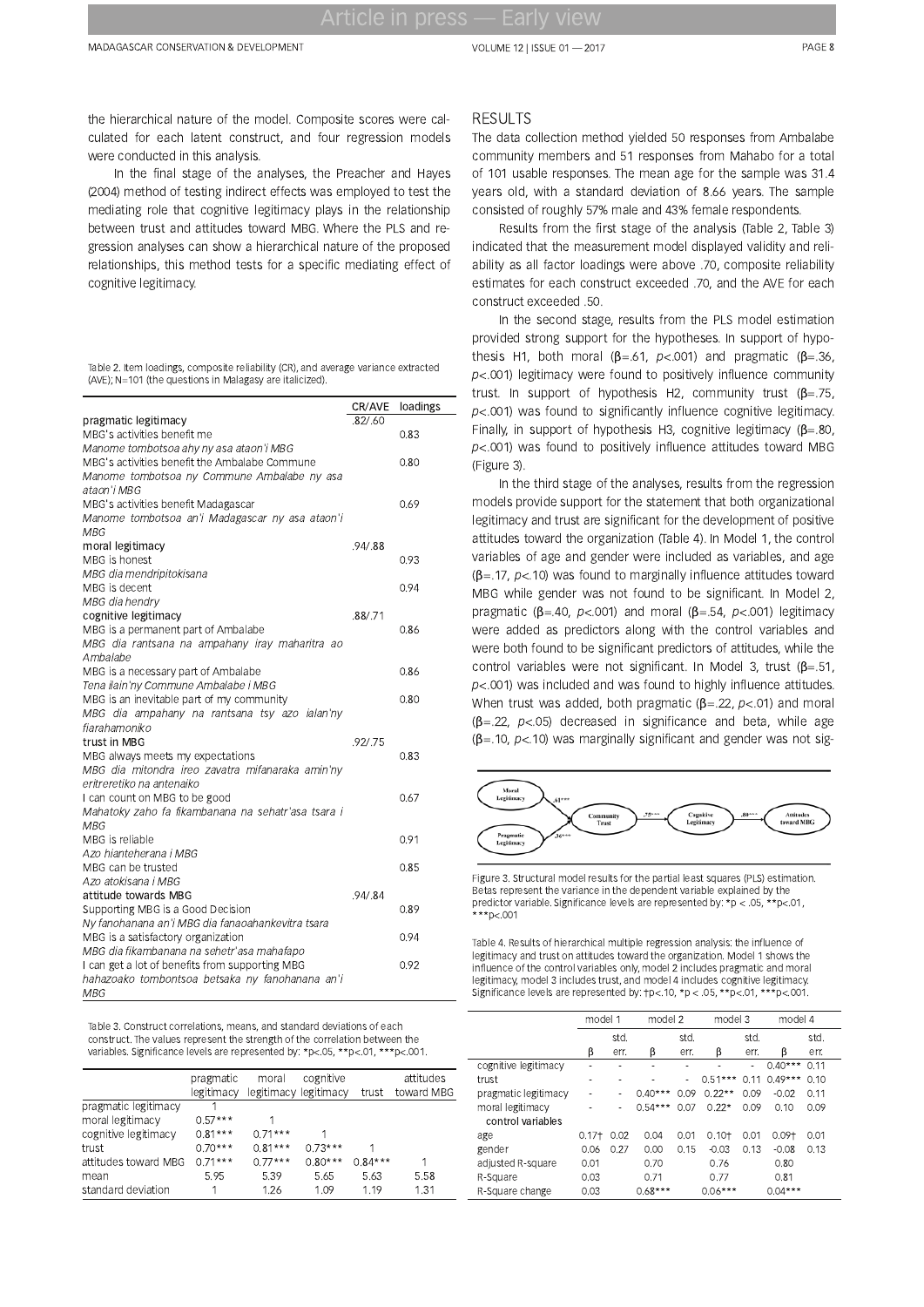nificant. Finally, in Model 4, cognitive legitimacy ( $\beta$ =.40,  $p$ <.001) was included and was found to highly predict attitudes. Also, in Model 4, trust ( $\beta$ =.49,  $p$ <.001) had a decreased beta, neither pragmatic nor moral were significant, age was found to be marginally significant ( $\beta$ =.09,  $p$ <.10), and gender was found to not be significant. The overall hierarchical regression analysis yielded a significant model [F (1, 92) = 18.34,  $p < .001$ , R squared = .81, Adjusted R squared  $= .80$ ].

The results of the hierarchical regression analysis provided evidence in support for the proposed model, as shown in Table 4. Specifically, when trust was included in Model 3, pragmatic and moral legitimacy became less significant and had smaller beta values; and when cognitive legitimacy was included in Model 4, not only were trust and cognitive legitimacy found to be highly significant, but pragmatic and moral legitimacy were no longer significant. This indicates the mediating roles of trust and cognitive legitimacy in the model.

Although the PLS and regression analyses provide some indication of the mediating role of cognitive legitimacy in the relationship between trust and attitudes, it cannot be stated with full confidence that cognitive legitimacy is a mediator from the results of these analyses. Specifically, in the regression analysis, attitudes toward MBG was the dependent variable, therefore, only the effects of the variables on this dependent variable was shown, which provides little evidence of mediation. Therefore, the Preacher and Haves (2004) mediation test with 5000 bootstraps was conducted in SPSS 19 to test the mediating effect cognitive legitimacy. The results show that the indirect effect of trust on attitudes toward MBG with cognitive legitimacy as the mediator is significant with 99% confidence interval. Further, the relationship between trust and attitudes toward MBG was highly significant without the mediator ( $\beta$ =.66,  $p$ <.001), and marginally significant when the mediator was inserted ( $\beta$ =.16,  $p$ <.10) (Table 5). This provides evidence for the mediating role that cognitive legitimacy plays in the relationship between trust and attitudes toward MBG.

### **DISCUSSION**

In this research, we find that (i) moral legitimacy influences community trust, (ii) pragmatic legitimacy influences community trust, (iii) community trust influences cognitive legitimacy, and (iv) cognitive legitimacy influences attitudes toward the organization (MBG). These findings emphasize the notion of Pretty and Smith (2004) that building social capital is important when organizations seek positive biodiversity outcomes. Thus, these findings provide strategic implications for organizations seeking to implement the CBC approach within their respective conservation sites.

By finding that both moral and pragmatic legitimacy influence trust, we imply that in order for organizations to gain trust within a community, it must first appeal to the community members as a morally good organization and/or must demonstrate the practical benefits it can provide to the community. Moral standards here are defined by the institutional environment, so the community scrutinizes what is morally acceptable. For example, in order for MBG to gain moral legitimacy in Mahabo and Ambalabe, the MBG staff met with community leaders to explain and discuss their interests and plans. This is a local institutional norm within these communities, and influenced moral legitimacy. In other words, the institutional environment includes informal norms of behaviour (Berkes 2004), and the communities of Ambalabe and Mahabo have specific norms which are considered by the community members to be appropriate behaviour for moral organizations. In MBG's case, to be considered a moral organization and increase moral legitimacy, the MBG staff followed the norm of first meeting with community leaders to discuss the MBG's interests.

Along with providing inference that moral and pragmatic legitimacy influence trust, the results from the PLS analyses also indicate that moral legitimacy has a stronger influence on trust than pragmatic legitimacy. This is an interesting result since trust is conceptualized as an expectation of positive outcomes (Bhattacharya et al. 1998), and pragmatic legitimacy is the constituent's perception that an organization can provide tangible benefits. However, moral legitimacy is a positive normative evaluation of an organization and may better influence an expectancy of positive outcomes than pragmatic legitimacy. This point, however, requires further research, and we encourage future researchers to further investigate this dynamic.

The practical implication of the finding that both pragmatic and moral legitimacy influence trust is valuable to organizations such as the MBG which rely on building trust through CBC strategies. Strategically, this finding implies initially gaining moral and pragmatic legitimacy is beneficial to organizations seeking to build trust with a community. Also, although both moral and pragmatic legitimacy can influence trust, the finding that moral legitimacy has a stronger influence on trust than pragmatic legitimacy implies that establishing moral legitimacy is a better trust-building strategy than establishing pragmatic legitimacy. The contribution of this finding to CBC research revolves around the notion that moral and pragmatic legitimacy can be added to elements of organizational trust-building. Previous research suggests that community engagement and interactions are crucial to building trust (Davenport et al. 2007). Our finding suggests that to build trust, community engagement and interactions should reflect the organization's practical and moral benefits to the community. Examples of these activities include recognizing and integrating community capabilities into activities, exchanging ideas with community members, and respecting community members as equals,

Table 5. The Preacher-Hayes mediation test results: the mediating effect of cognitive legitimacy on the relationship between trust and attitudes toward MBG. The indirect and direct effects with significance levels represented by: †p<.10, \*p < .05, \*\*p<.01, \*\*\*p<.001

|                                                       |           |      |       | CI (99%)<br>CI (95%)                      |
|-------------------------------------------------------|-----------|------|-------|-------------------------------------------|
|                                                       | B         |      |       | std. err. t-value lower upper lower upper |
| direct and total effects                              |           |      |       |                                           |
| trust -> cognitive legitimacy                         | $0.67***$ | 0.06 | 10.75 |                                           |
| cognitive legitimacy -> attitudes toward MBG          | $0.74***$ | 0.09 | 8.31  |                                           |
| trust -> attitudes toward MBG (without mediator)      | $0.66***$ | 0.07 | 9.07  |                                           |
| trust -> attitudes toward MBG (with mediator)         | $0.16 +$  | 0.08 | 1.91  |                                           |
| indirect effects                                      |           |      |       |                                           |
| trust -> cognitive legitimacy -> attitudes toward MBG |           |      |       | 0.308 0.690 0.262 0.759                   |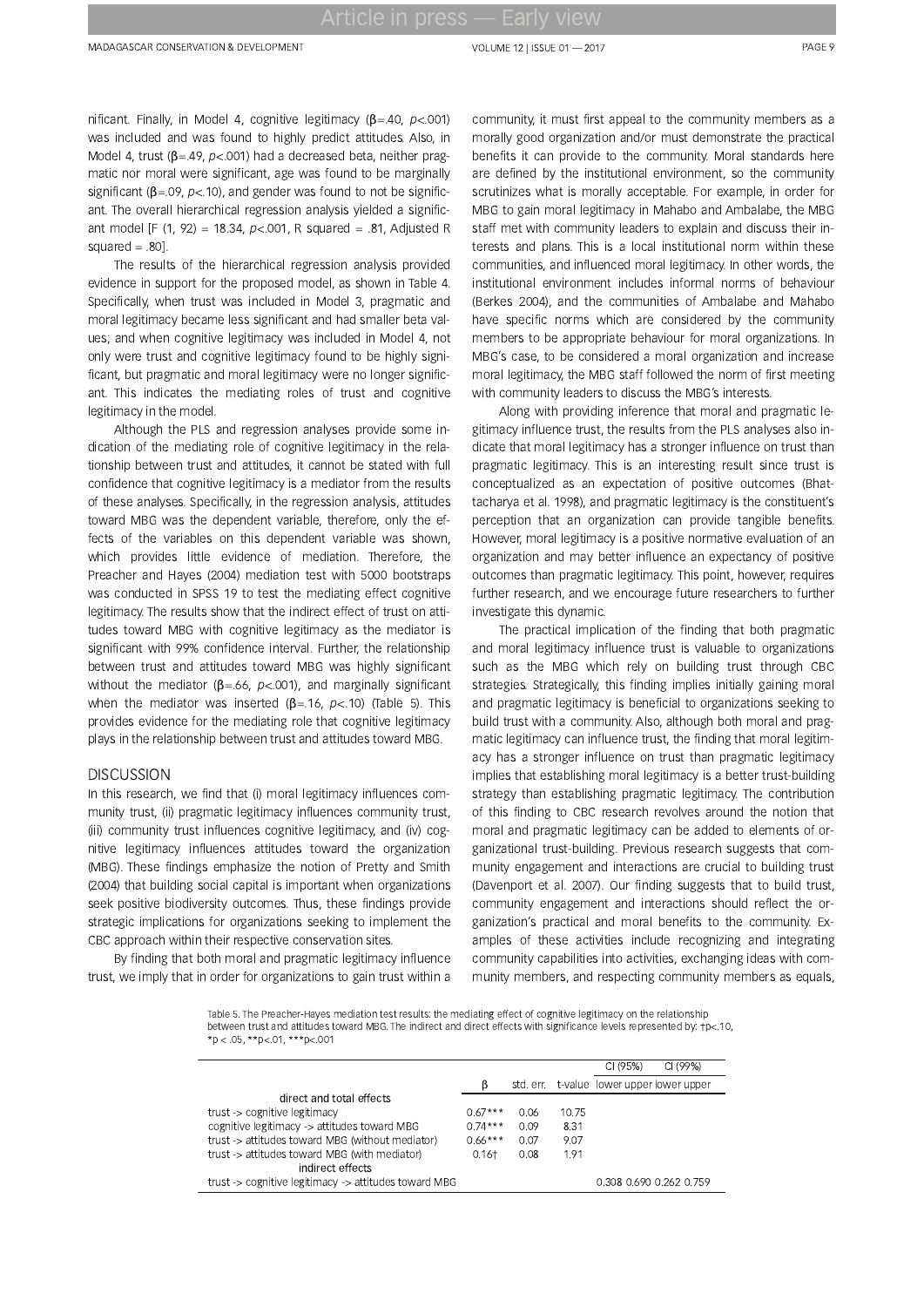as the MBG has done in their respective communities. These activities should be conducted with the perspective that the community is a group of socially interdependent people who are governed by the institutions of the environment. For example, before any conservation activities were conducted, the MBG staff in Ambalabe and Mahabo held workshops in order to better understand the needs of the community as well as communicate MBG's goals and benefits to community members within the institutional environments.

The second finding of this current research is that community trust precedes cognitive legitimacy, which reinforces the crucial role that trust plays in CBC strategy success. This finding indicates that before organizations can be accepted by community members as a permanent and inevitable part of their environment, they must first build trust. Thus, trust plays a mediating role between pragmatic/moral legitimacy and cognitive legitimacy. As evidenced in MBG's case in Mahabo and Ambalabe, before gaining complete acceptance in the community (cognitive legitimacy), the MBG established relationships with the community members through workshops and CBC-related activities in order to build trust. By gaining this trust, MBG was able to be accepted as a permanent part of the environment.

The finding that cognitive legitimacy mediates the relationship between trust and attitudes toward the organization indicates that organizations could indirectly influence community attitudes by building trust and cognitive legitimacy. This finding is crucial to CBC strategy success because attitudes are pre-dispositions to behaviour (Bagozzi 1992). As previously mentioned, the theory of reasoned action emphasizes the hierarchical nature of the relationship between attitudes and behaviour (Ajzen and Madden 1986). Organizations seeking to influence behaviours that promote conservation must first influence attitudes, but in order to influence attitudes, cognitive legitimacy must be gained from the community. Since the successes of CBC strategies rely on conservation-promoting behaviours, this finding proves to be an important finding in conservation strategic management. This strategic implication was evidenced in MBG's success at reaching the conservation success through the CBC method, as gaining cognitive legitimacy influenced positive attitudes towards MBG's activities. This was evidenced through community participation in conservation initiatives such as forest patrolling, and the previously discussed women's weaving association's rule that the forest must not be cut.

In conclusion, we have introduced three dimensions of organizational legitimacy as important elements in understanding of trust and attitudes toward an organization. The findings provide support for a framework which states that pragmatic and moral legitimacy precede trust, trust influences cognitive legitimacy, which influences downstream attitudes. The findings of this research suggest that organizational legitimacy plays a key role in the success of CBC strategies, and we invite future research to further explore these relationships.

# **ACKNOWLEDGEMENTS**

We want to extend gratitude to the local community members of Ambalabe and Mahabo for kindly responding to the survey questions. We give our special thanks to T. Pierre, the Principal of the secondary school in the Ambalabe village and T. T. Barijaoana, Senior student at the School of Social Science of the Fianarantsoa University for conducting the survey. Also, we want to express our gratitude to all MBG staff in Madagascar, especially R. Ludovic and L. Rasoaviety, site facilitators at Mahabo and Ambalabe respectively, for assisting in conducting the survey at the two sites. We would like to thank R. W. Bussmann for his help in reviewing this research. Finally, we would like to thank M. Blomberg for his assistance in creating the figures for this paper.

#### **REFERENCES**

- Ajzen, I. and Fishbein, M. 1980. Understanding Attitudes and Predicting Social Behaviour. Prentice-Hall, Englewood Cliffs, New Jersey.
- Ajzen, I. and Madden, T. J. 1986. Prediction of goal-directed behavior: attitudes, intentions, and perceived behavioral control. Journal of Experimental Social Psychology 22, 5: 453-474. (doi:10.1016/0022-1031(86)90045-4)
- Allard, S. W. and Small, M. L. 2013. Reconsidering the urban disadvantaged the role of systems, institutions, and organizations. The Annals of the American Academy of Political and Social Science 647, 1: 6-20. (doi:10.1177/0002716213479317)
- Anderson, J. C. and Gerbing, D. W. 1988. Structural equation modeling in practice: A review and recommended two-step approach. Psychological Bulletin 103, 3: 411-423. (doi:10.1037/0033-2909.103.3.411)
- Andriaholinirina, N., Baden, A., Blanco, M., Chikhi, L., Cooke, A., et al. 2014. Eulemur cinereicens 2014. The IUCN Red List of Threatened Species: e.T8205A16116926. (doi:10.2305/IUCN.UK.2014-1.RLTS.T8205A16116926.en)
- Andriamaharoa, H., Birkinshaw, C. and Reza, L. 2010. Day-time feeding ecology of Eulemur cinereiceps in the Agnalazaha Forest, Mahabo-Mananivo, Madagascar. Madagascar Conservation & Development 5, 1: 55-63. (doi:10.4314/mcd.v5i1.57341)
- Bagozzi, R. P. 1992. The self-regulation of attitudes, intentions, and behavior. Social Psychology Quarterly 55, 2: 178-204. (doi:10.2307/2786945)
- Bellah, R. N., Madsen, R., Sullivan, W. M., Swidler, A. and Tipton, S. M. 1985. Habits of the Heart: Individualism and Commitment in American Life. Harper and Row. New York
- Berkes, F. 2004. Rethinking community-based conservation. Conservation Biology 18, 3: 621-630. (doi:10.1111/j.1523-1739.2004.00077.x)
- Berkes, F. 2007. Community-based conservation in a globalized world. Proceedings of the National Academy of Sciences of the United States of America 104.39: 15188-15193. (doi:10.1073/pnas.0702098104)
- Bhattacharya, R., Devinney T. M. and Pillutla, M. M. 1998. A formal model of trust based on outcomes. Academy of Management Review 23, 3: 459-472. (doi:10.5465/AMR.1998.926621)
- Blessing Basket Project. <http://www.blessingbasket.org/about-us/>accessed 3 February 2017.
- Brooks, J., Waylen, K. A. and Mulder, M. B. 2013. Assessing community-based conservation projects: a systematic review and multilevel analysis of attitudinal. behavioral, ecological, and economic outcomes. Environmental Evidence 2, 2: 1-34. (doi:10.1186/2047-2382-2-2)
- Campbell, L. M. and Vainio-Mattila, A. 2003. Participatory development and community-based conservation: opportunities missed for lessons learned? Human Ecology 31, 3: 417-437. (doi:10.1023/A:1025071822388)
- Campbell, J., Eden, L. and Miller, S. 2012. Multinationals and corporate social responsibility in host countries: does distance matter? Journal of International Business Studies 43, 1: 84-106. (doi:10.1057/jibs.2011.45)
- Carmines, E. G. and Zeller, R. A. 1979. Reliability and Validity Assessment. Sage Publications Incorporated, Thousand Oaks, California.
- Consiglio, T., Schatz, G. E., Mcpherson, G., Lowry II, P. P., Rabenantoandro, J., et al. 2006. Deforestation and plant diversity of Madagascar's littoral forests. Conservation Biology 20, 6: 1799-1803. (doi:10.1111/j.1523-1739 2006 00562 x)
- Davenport, M. A., Leahy, J. E., Anderson, D. H. and Jakes, P. J. 2007. Building trust in natural resource management within local communities: a case study of the Midewin National Tallgrass Prairie. Environmental Management 39, 3: 353-368 (doi:10 1007/s00267-006-0016-1)
- DiMaggio, P. J. and Powell, W. W. 1983. The iron cage revisited: institutional isomorphism and collective rationality in organizational fields. American Sociological Review 48, 2: 147-160. (doi:10.2307/2095101)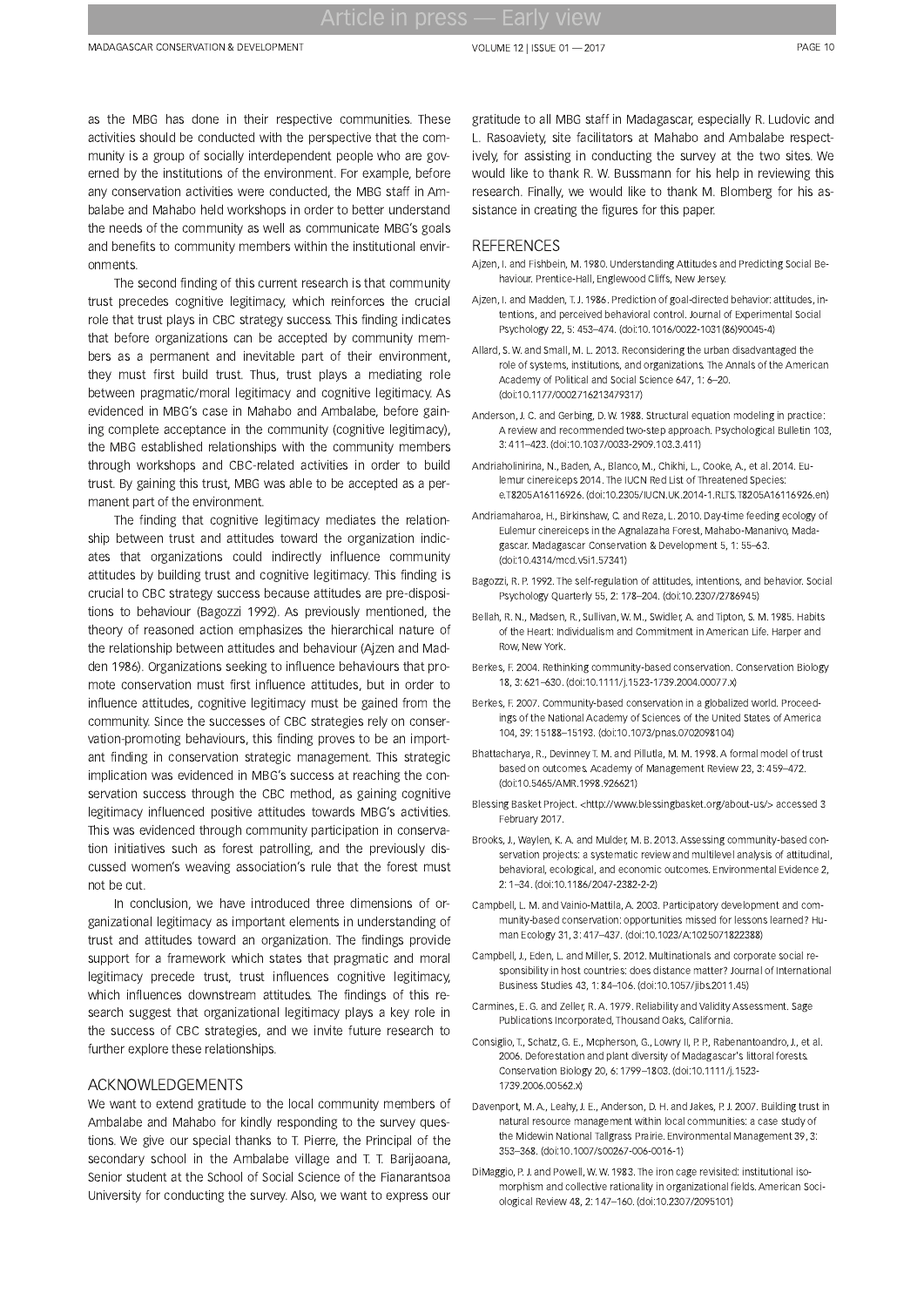- Dolch, R., Ndriamiary, J., Ratolojanahary, T., Randrianasolo, M. and Ramanantenasoa, I. A. 2015. Improving livelihoods, training para-ecologists, enthralling children: Earning trust for effective community-based biodiversity conservation in Andasibe, eastern Madagascar. Madagascar Conservation & Development 10, 1: 21-28. (doi:10.4314/mcd.v10i1.S4)
- Fornell, C. and Larcker, D. F. 1981. Evaluating structural equation models with unobservable variables and measurement error. Journal of Marketing Research 18, 1: 39-50. (doi:10.2307/3151312)
- Frey, J. B. and Berkes, F. 2014. Can partnerships and community-based conservation reverse the decline of coral reef social-ecological systems? International Journal of the Commons 8, 1: 26-46. (doi:10.18352/ijc.408)
- Fritz-Vietta, N. V. M., Röttger, C. and Stoll-Kleemann, S. 2009. Community-based management in two biosphere reserves in Madagascar - distinctions and similarities: what can be learned from different approaches? Madagascar Conservation & Development 4, 2: 86-97. (doi:10.4314/mcd.v4i2.48648)
- Garbarino, E. and Johnson, M. S. 1999. The different roles of satisfaction, trust, and commitment in customer relationships. The Journal of Marketing 63, 2: 70-87. (doi:10.2307/1251946)
- Garud, R., Schildt, H. A. and Lant, T. K. 2014. Entrepreneurial storytelling, future expectations, and the paradox of legitimacy. Organization Science 25, 5: 1479-1492. (doi:10.1287/orsc.2014.0915)
- Goldman, M. 2003. Partitioned nature, privileged knowledge: community-based conservation in Tanzania. Development and Change 34, 5: 833-862. (doi:10.1111/j.1467-7660.2003.00331.x)
- Hackel, J. D. 1999. Community conservation and the future of Africa's wildlife. Conservation Biology 13, 4: 726-734. (doi:10.1046/j.1523-1739 1999 98210 x)
- Hair, J. F., Hult, G. T. M., Ringle, C. M. and Sarstedt, M. 2013. A Primer on Partial Least Squares Structural Equation Modeling (PLS-SEM). Sage Publications, Thousand Oaks, California.
- Harris, A. R. 2007. "To live with the Sea" development of the Velondriake community-managed protected area network, south west Madagascar. Madagascar Conservation & Development 2, 1: 43-49. (doi:10.4314/239)
- Harris, A. R. 2011. Out of sight but no longer out of mind: a climate of change for marine conservation in Madagascar. Madagascar Conservation & Development 6, 1: 7-14. (doi:10.4314/mcd.v6i1.68058)
- Husted, B. W., Montiel, I. and Christmann, P. 2016. Effects of local legitimacy on certification decisions to global and national CSR standards by multinational subsidiaries and domestic firms. Journal of International Business Studies 47, 3: 382-397. (doi:10.1057/jibs.2016.3)
- IUCN 2016. The IUCN Red List of Threatened Species. Version 2016-3. Available at <http://www.iucnredlist.org>.
- Johnson, C., Dowd, T. J. and Ridgeway, C. L. 2006. Legitimacy as a social process. Annual Review of Sociology 32: 53-78. (doi:10.1146/annurev.soc.32.061604.123101)
- Kostova, T. and Zaheer, S. 1999. Organizational legitimacy under conditions of complexity: the case of the multinational enterprise. Academy of Management Review 24, 1: 64-81. (doi:10.5465/AMR.1999.1580441)
- Lepp, A. and Holland, S. 2006. A comparison of attitudes toward state-led conservation and community-based conservation in the village of Bigodi, Uganda. Society and Natural Resources 19, 7: 609-623 (doi:10.1080/08941920600742377)
- Lindell, M. K. and Whitney, D. J. 2001. Accounting for common method variance in cross-sectional research designs. Journal of Applied Psychology 86, 1: 114-121. (doi:10.1037/0021-9010.86.1.114)
- Lowry, P. P., II, Schatz, G. E. and Phillipson, P. B. 1997. The classification of natural and anthropogenic vegetation in Madagascar. In: Natural Change and Human Impact in Madagascar. S. M. Goodman and B. D. Patterson (eds.), pp 93-123. Smithsonian Institution Press, Washington.
- Magnusson, P., Westjohn, S. A., Semenov, A. V., Randrianasolo, A. A. and Zdravkovic, S. 2013. The role of cultural intelligence in marketing adaptation and export performance. Journal of International Marketing 21, 4: 44-61. (doi:10.1509/jim.13.0055)
- MBG 2017. Missouri Botanical Garden. <http://www.missouribotanicalgarden.org> accessed 3 February 2017
- Mehta, J. N. and Heinen, J. T. 2001. Does community-based conservation shape favorable attitudes among locals? An empirical study from Nepal. Environmental Management 28, 2: 165-177. (doi:10.1007/s002670010215)
- Meyer LW and Rowan, B 1977, Institutionalized organizations: formal structure as myth and ceremony. American Journal of Sociology 83, 2: 340-363. (doi:10.1086/226550)
- Meyer, J. W. and Scott, W. R. 1983. Organizational Environments: Ritual and Rationality. Sage Publications, Beverly Hills, California.
- Mintzberg, H. 1987. The strategy concept I: Five Ps for strategy. California Management Review, 30, 1: 11-24. (doi:10.2307/41165263)
- NIH 2008. Protecting human research participants. NIH (National Institutes of Health) Office of Extramural Research: 37-108. Available at <https://phrp.nihtraining.com/users/PHRP.pdf>
- Osei-Tutu, P., Pregernig, M. and Pokorny, B. 2014. Legitimacy of informal institutions in contemporary local forest management: insights from Ghana. Biodiversity and Conservation 23, 14: 3587-3605. (doi:10.1007/s10531-014-0801-8)
- Owen-Smith, G. 1993. Wildlife conservation in Africa. In: Voices from Africa: Local Perspectives on Conservation, D. Lewis and N. Carter (eds.), pp 57-70. World Wildlife Fund, Baltimore.
- Parker, I. S. C. 1983. Conservation, realism, and the future. In: Management of Large Mammals in African Conservation Areas. R. N. Owen-Smith (ed.), pp 281-290. Huam, Pretoria, South Africa.
- Peng, M. W., Sun, S. L., Pinkham, B., and Chen, H. 2009. The institution-based view as a third leg for a strategy tripod. Academy of Management Perspectives 23, 3: 63-81. (doi:10.5465/AMP.2009.43479264)
- Pirsch, J., Gupta, S. and Grau, S. L. 2007. A framework for understanding corporate social responsibility programs as a continuum: An exploratory study. Journal of Business Ethics 70, 2: 125-140. (doi:10.1007/s10551-006-9100-v)
- Preacher, K. J. and Haves, A. F. 2004. SPSS and SAS procedures for estimating indirect effects in simple mediation models. Behavior Research Methods, Instruments, & Computers 36, 4: 717-731. (doi:10.3758/BF03206553)
- Pretty, J. and Smith, D. 2004. Social capital in biodiversity conservation and management. Conservation Biology 18, 3: 631-638. (doi:10.1111/j.1523-1739.2004.00126.x)
- Rabearivony, J. Fanameha, E., Mampiandra, J. and Thorstrom, R. 2008. Taboos and social contracts: tools for ecosystem management - lessons from the Manambolomaty Lakes RAMSAR site, western Madagascar. Madagascar Conservation and Development 3, 1: 7-16. (doi:10.4314/196)
- Rakotomanana, H., Jenkins, R. K. B. and Ratsimbazafy, J. 2013. Conservation challenges for Madagascar in the next decade. In: Conservation Biology: Voices from the Tropics. N. P. H. Raven, S. Sodhi and L. Gibson (eds.), pp 33-39. John Wiley & Sons. Ltd. Oxford.
- Ringle, C. M., Wende, S. and Will, A. 2005. SmartPLS 2.0 M3. University of Hamburg, Hamburg
- Rovai, A. P. 2002. Building sense of community at a distance. The International Review of Research in Open and Distributed Learning 3, 1: 1-16. (doi:10.19173/irrodl.v3i1.79)
- Salafsky, N., Cauley, H., Balachander, G., Cordes, B., Parks, J., et al. 2001. A systematic test of an enterprise strategy for community-based biodiversity conservation. Conservation Biology 15, 6: 1585-1595. (doi:10.1046/j.1523-1739.2001.00220.x)
- Sandström, A., Crona, B. and Bodin, Ö. 2014. Legitimacy in co-management: the impact of preexisting structures, social networks and governance strategies. Environmental Policy and Governance 24, 1: 60-76 (doi:10.1002/eet.1633)
- Scott, W. R. 1995. Institutions and Organizations. Sage Publications, Thousand Oaks California
- Scott, W. R. 2008. Approaching adulthood: the maturing of institutional theory. Theory and Society 37, 5: 427-442. (doi:10.1007/s11186-008-9067-z)
- Smetana, J. G. and Adler, N. E. 1980. Fishbein's value x expectancy model: an examination of some assumptions. Personality and Social Psychology Bulletin 6, 1: 89-96. (doi:10.1177/014616728061013)